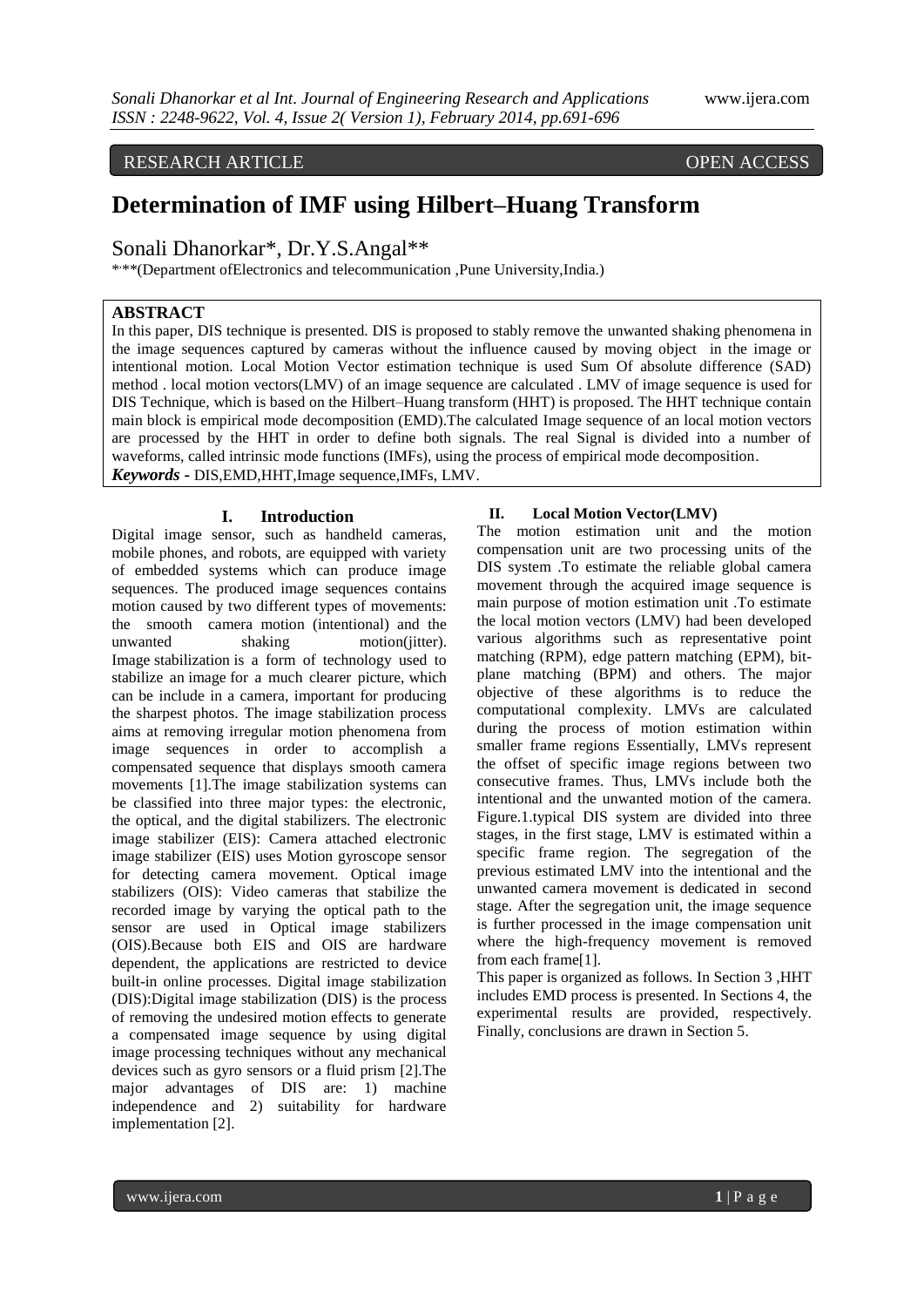

Fig.1 typical DIS System after acquiring the image sequence.

#### **III. Hilbert Huang Transform(HHT)**

Hilbert-Huang Transform (HHT) is a data analysis tool, first developed in 1998, which is National Aeronautics and Space Administration's. It is designated name for the combination of the EMD and the HSA. Empirical mode decomposition(EMD) divided into basis functions called intrinsic mode functions (IMFs). Combination of the EMD and the Hilbert spectral analysis (HSA) is HHT; the HSA includes the Hilbert transform of each IMF generated by the EMD process [1].

HHT have three main blocks:

- 3.1. EMD
- 3.2. Hilbert Transform
- 3.3.Jitter Motion Vector Estimation

#### **3.1 EMD**



Fig.2.Shows DIS method using HHT

In general, The first component to the HHT method is EMD algorithm .The EMD separates nonstationary data into locally nonoverlapping time-scale components. EMD attempts to decompose any signal into a finite set of functions, whose Hilbert transforms give physical instantaneous frequency values. These functions are called intrinsic mode functions (IMFs)[1].

EMD Algorithm :-

The sifting process is as follows:

1) Identified the local extrema (maxima, minima) of the signal.

2) Connect the maxima with an interpolation function, creating an upper envelope about the signal. 3) Connect the minima with an interpolation

function, creating a lower envelope about the signal. 4) Calculate the mean of the upper and lower envelopes.

5) Subtract the local mean from the original signal. Iterate on the residual

6) The residue is treated as the new data and subjected to the same sifting process (start of outer loop in Fig. 3)[4].

Figure.3.shows Flowchart of EMD Process. The sifting process is repeated until the signal meets the definition of an IMF. Then, the IMF is subtracted from the original signal, The process to generate one IMF considered as an inner loop, as shown in Figure.3. and the sifting process is repeated on the remainder. The residue is treated as the new data and subjected to the same sifting process (start of outer loop in Figure.3.) This is repeated until the final residue is a monotonic function. The last extracted IMF is the lowest frequency component of the signal, better known as the trend. Terminating criteria are applied to the sifting process for IMFs since allowing sifting to go beyond a certain point. The entire EMD process is terminated if any of the following criteria is satisfied:

- when the residue is a function with one unique extremum.
- when the residue becomes a monotonic function from which no IMF can be extracted [1].

The sum of the IMFs and the residue recovers the original signal, which indicates completeness.



Fig..3.shows Flowchart of EMD Process

#### **IV. Experimental Result:**

To verify the effectiveness of the proposed DIS method, The experimental results of proposed system are presented in this article. The horizontal displacements and vertical displacements are presented, the procedure for horizontal motions is exactly the same.

In order to evaluate the performances of the method, three different image sequences are processed. In this paper, three image sequences are used to find out IMF and horizontal ,vertical LMV. In  $I<sup>st</sup>$  image sequence is shaky car video which is available in video library of Matlab. It has 10 sec duration, 132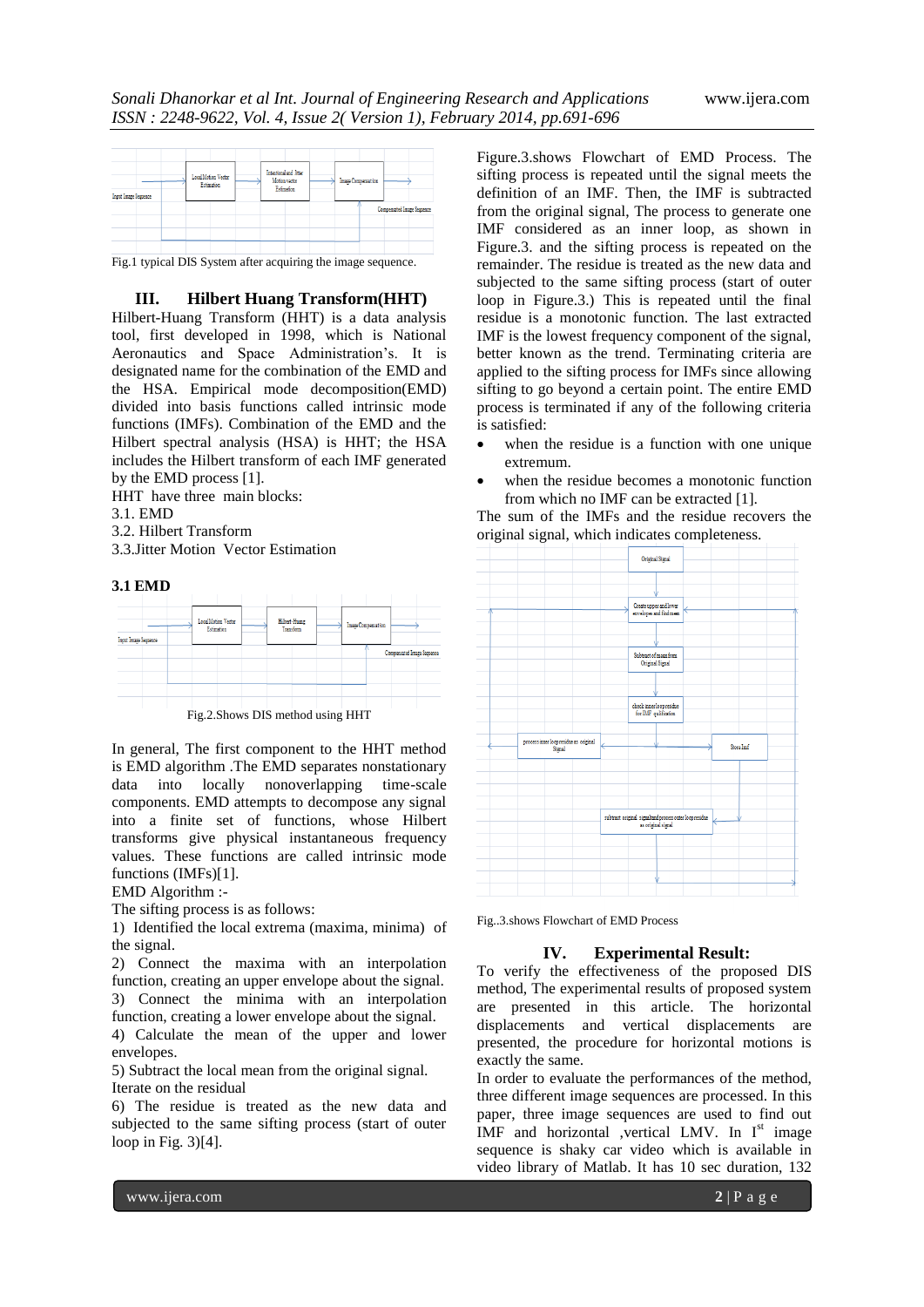frames. Frame rate is 13.2frame/sec. the frame size can be depends on duration of image sequence. In  $II<sup>n</sup>$ image sequence is walking man ,it is taken from web camera 1.3Mpixel ,10sec duration and 132 pixel size. In  $I<sup>st</sup>$  image sequence is moving car. It has 216 frames,15 sec duration.The resulting vertical and horizontal LMV from an image sequences is shown in Fig 4(a),5(a),6(a) .the resulting vertical and horizontal LMV calculate translational movement. The upper and lower envelope are created using the local maxima and local minima of initial signal. mean envelope can be calculated from upper and lower envelopes fig 4(b),5(b),6(b)Horizontal (X) LMV Signal ,upper and lower envelopes and mean signal and 4(d),5(d),6(d) vertical (Y) LMV Signal ,upper and lower envelopes and mean signal.The resulting IMF shown in fig.4(c),5(c),6(c) of X signal and fig4(e)5(e)6(e) of Y signal.

### **V. Conclusion:**

DIS method based on the HHT has been presented. LMV and EMD , which is first block of HHT has been presented. By using Image sequences achieve the definition of two fundamental motion such as horizontal and vertical LMV.EMD results also achieve such as upper and lower envelope, mean and first IMF.

## **Table I:**

Resulting values of DIS algorithms for all the tested image sequences.

| Image               | <b>Displacement</b> |     | <b>Displacement</b> |       |
|---------------------|---------------------|-----|---------------------|-------|
| <b>Sequences</b>    | (Pixel) at          |     | (Pixel) at frame    |       |
|                     | Frame 60            |     | 131                 |       |
|                     | X                   | Y   | X                   |       |
| $\mathbf{r}$ st     | $-20$               | 28  | $-31$               | -64   |
| H <sub>uq</sub>     | $-16$               | -46 | $-20$               | $-26$ |
| $\Pi$ <sup>ra</sup> |                     | 37  | -64                 | 64    |

## **VI. Work To Be Implemented:**

Implementing work is Hilbert transform ,which can be used to generating various IMF. Observedmotion caused by two different types of movements: the smooth camera motion (intentional) and the unwanted shaking motion (jitter).

### **REFERENCES**

- [1] Konstantinos Ioannidis and Ioannis Andreadis *"A Digital Image Stabilization Method Based on the Hilbert–Huang Transform"* IEEE Transactions On Instrumentation And Measurement, *Vol. 61, No. 9, September 2012*
- [2] Sheng-Che Hsu, Sheng-Fu Liang, Kang-Wei Fan, and Chin-Teng Lin*, Fellow, Ieee*" A Robust In-Car digital Image Stabilization Technique"IEEE Transactions On Systems, Man, And Cybernetics—Part C: Applications And Reviews, *Vol. 37, No. 2, March 2007*
- [3] Sheng-Che Hsu, Sheng-Fu Liang, and Chin-Teng Lin*" A Robust Digital Image Stabilization Technique Based on Inverse Triangle Method and Background Detection"* IEEE Transactions on Consumer 336 Electronics*, Vol. 51, No. 2, May 2005*
- [4] C. Caraffi, S. Cattani, and P. Grisleri, *"Offroad path and obstacle detection using decision networks and stereo vision," IEEE Trans. Intell.Transp. Syst.*, *vol. 8, no. 4, pp. 607–618, Dec. 2007.*

## **Book:**

[5] (Bradley Lee Barnhart University of Iowa,2011) *the hilbert huang transform applications development .*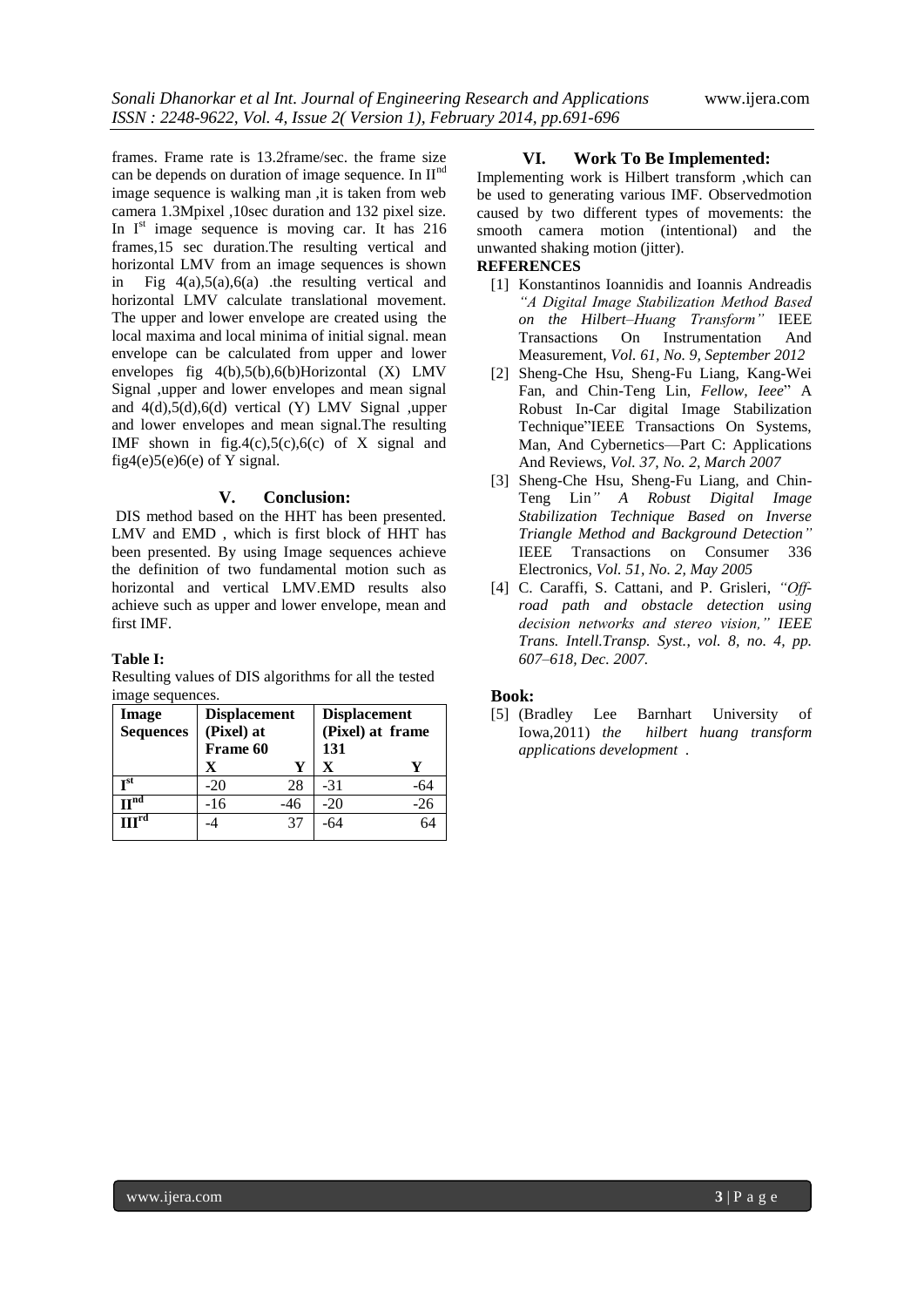

Fig.4.(a) Vertical LMV and Horizontal LMV Signal, (b)Horizontal (X) LMV Signal ,upper and lower envelopes and mean signal ,(c)generated IMF and .(d) vertical (Y) LMV Signal ,upper and lower envelopes and mean signal (e) Produced IMF.

## **IInd Image sequences**

www.ijera.com **4** | P a g e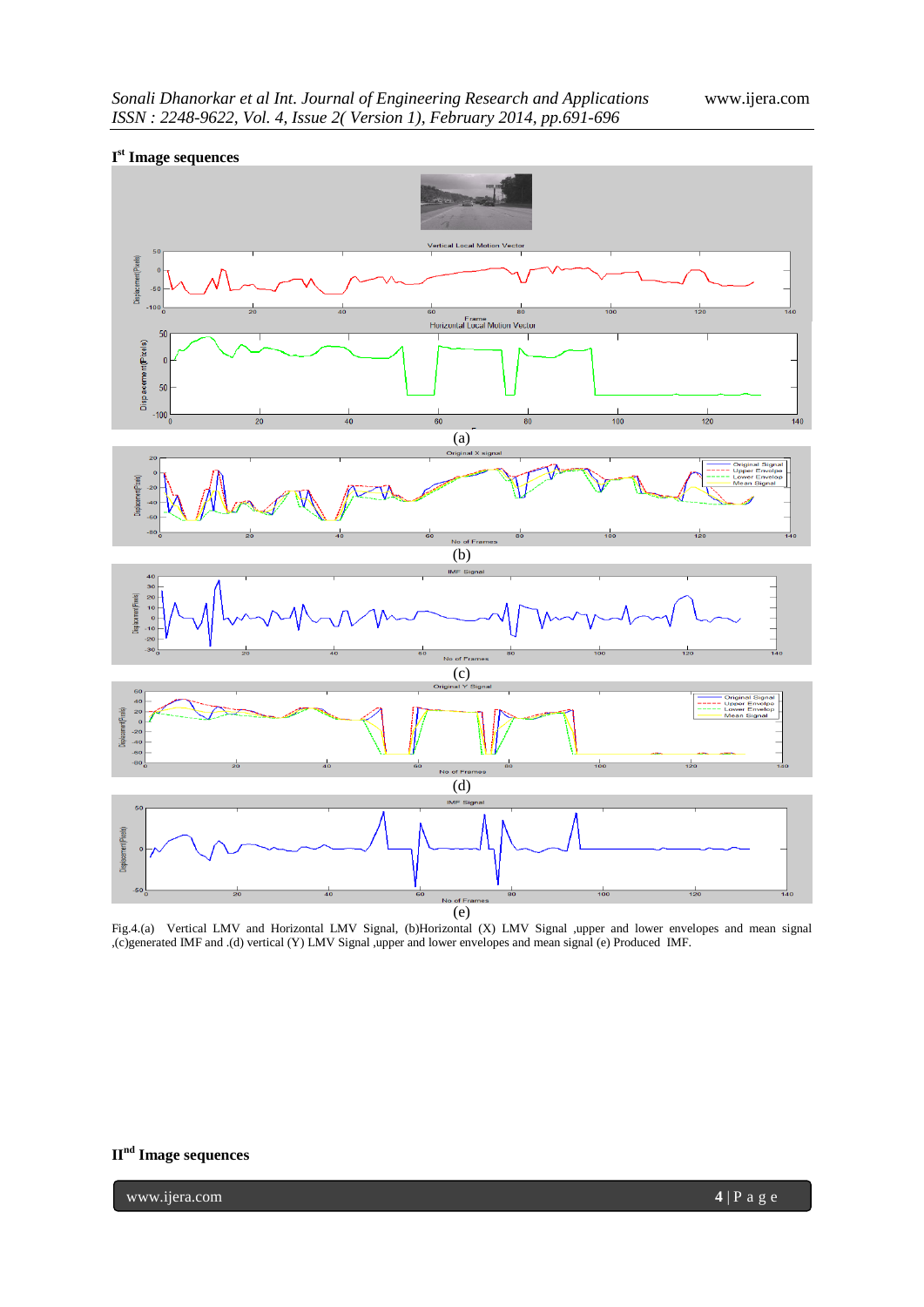

Fig.5.(a) Vertical LMV and Horizontal LMV Signal,(b)Horizontal(X) LMV Signal ,upper and lower envelopes and mean signal, (c) generated IMF ,(d) Vertical LMV(Y) Signal ,upper and lower envelopes and mean signal and (e) generated IMF